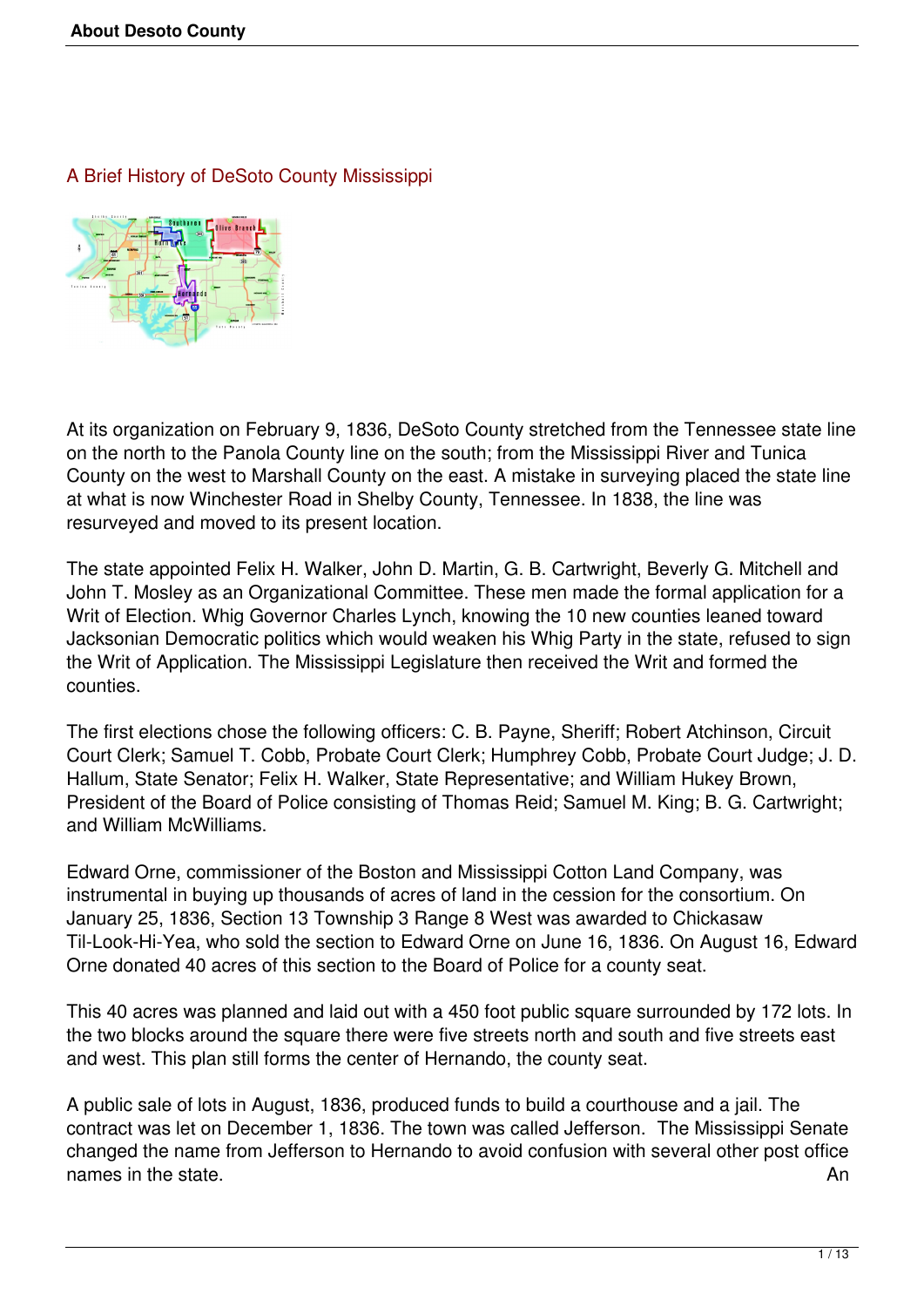early newspaper states, "On April 27, 1836, when the county was first formed its white population was 140 souls." The 1837 tax list names 204 early settlers who paid taxes. By 1840, 757 heads of households and 6,990 persons were counted in the federal census.

article picture

In 1837 the legislature chartered the Hernando Female Academy, the first institution of learning in the entire Chickasaw Cession. The Hernando Male Academy opened for its first session on March 14, 1840.

Hernando elected its first board of aldermen in July, 1839. Within two weeks the board printed in the *Hernando Free Press* 19 ordinances, the first of which imposed a fine of one dollar on any person "driving a cart, dray, or wagon, or riding a horse faster than a trot."

Edward Orne and the consortium he represented had put in place the Hernando Railroad and Banking Company, which, as was customary at the time, issued its own bank notes. In his efforts to get control of the wildly inflated national economy President Andrew Jackson in 1837, issued the "Specie Circular" ordering government agents to accept nothing but gold and silver in payment for public lands. The Hernando Railroad and Banking Company, like numerous other banks, failed and a serious depression struck the entire county.

Many local citizens had bought stock in the railroad which was to run from Hernando to Commerce Landing in Tunica County on the Mississippi River. The roadbed for part of the railroad to Commerce Landing had been constructed. Commerce Road used this route to layout the wagon road. In 1839, the county newspaper headline read "Good Road to Commerce at Last!"

J. M. Lacey and Felix LaBauve published in 1839, the *Hernando Free Press*, the first newspaper that is extant. John Lavin brought his printing press from Vicksburg, Mississippi, to Commerce Landing in Tunica County, Mississippi, and was printing the *Commercial Reporter* by 1839. In 1845, he moved to Hernando and founded

*The Phenix*

(sic), copies of which may be read on film at the First Regional Library in Hernando. John Lavin was soon elected mayor of Hernando with Nathan Bedford Forrest elected as his constable.

## **Early Indians and Hernando DeSoto (map)**

Indian artifacts collected in DeSoto County link it with prehistoric groups of Woodland and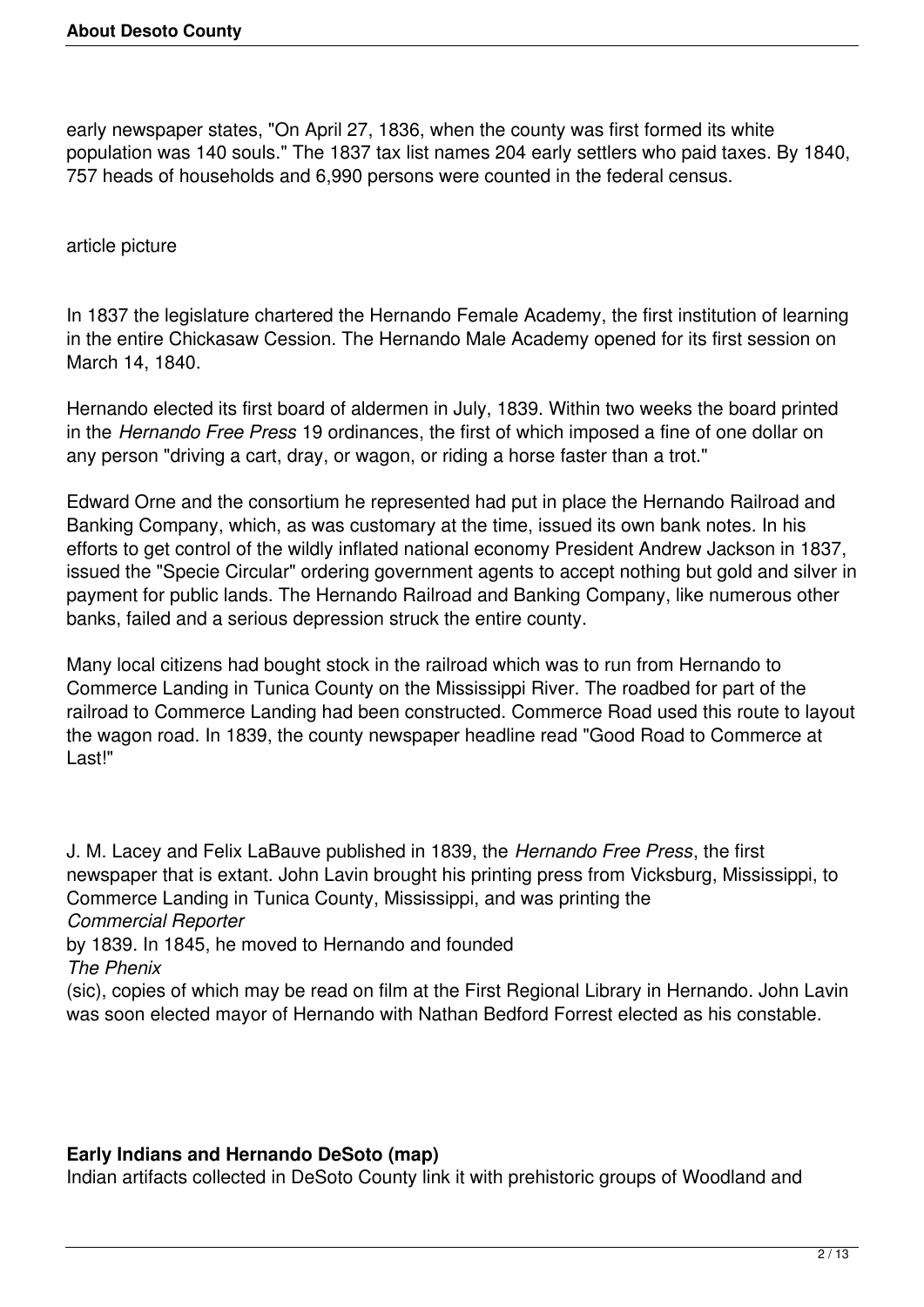Mississippian Indians.

The Mississippian Indians met Hernando DeSoto when he explored North Mississippi and, traditionally, came through DeSoto County. Some scholars project that DeSoto discovered the Mississippi River west of present-day Lake Cormorant, built rafts there and crossed to Crowley's Ridge, Arkansas. The National Park Service declared a "DeSoto Corridor" from the Chickasaw Bluff (Memphis) to Coahoma County, Mississippi.

Over 200 years passed and the Mississippian Indians disappeared. Meanwhile, the Chickasaw tribe moved here. Their "Long Town," several villages close to each other, was near present-day Pontotoc. The Chickasaws claimed land here as their hunting ground.Negotiations, begun September, 1816, between the United States government and the Chickasaw nation, concluded with the signing of the Treaty of Pontotoc in October 1832. During these 16 years government officials and Chickasaw tribesmen worked out and revised treaty details.

From 1832 to 1836, government surveyors mapped the 6,442,000 acres of the Chickasaw domain, dividing it into townships, ranges and sections just as it remains today. The Mississippi Legislature formed 10 new counties, including DeSoto, Tunica, Marshall and Panola Counties, from this land.

By treaty the land was assigned by sections (640 acres, or one square mile) to individual Indians. The Chickasaws, a numerically small tribe, were assigned 2,422,400 acres of land using this formula. The government disposed of the remaining 400,000 at public sale. The Indians received at least \$1.25 per acre for their land. The government land sold for 75 cents per acre or less.

## **Days of Expansion 1850-1861**

In 1852, the state legislature chartered a stock company to build a plank road 22 miles long from Memphis to Nesbit. A similar road was built from Holly Springs to Memphis. These were toll roads and travel on them was not cheap. However, they offered relief from dust and mud. Highways 51 and 78 of today reflect these routes.

The Tennessee and Mississippi Railroad was chartered in 1853. On February 12, 1856, the railroad opened 12 and one-half miles to Horn Lake Depot. The first train arrived in Hernando to great celebration on April 22, 1856. On October 8, 1856, the trains ran 37 miles to Senatobia Depot, where the traveler could make connection with a four-horse stagecoach and make the trip on to Grenada in only 18 hours.

Gradually recovering from the Panic of 1837, DeSoto Countians cleared and developed the rich farm lands and built communities throughout the area. They did not know of the great tragedy that lay just ahead for the county and the state.

## **The Civil War 1861-1865**

DeSoto County sent James Chalmers, Stephen Johnston and Thomas Lewers as delegates to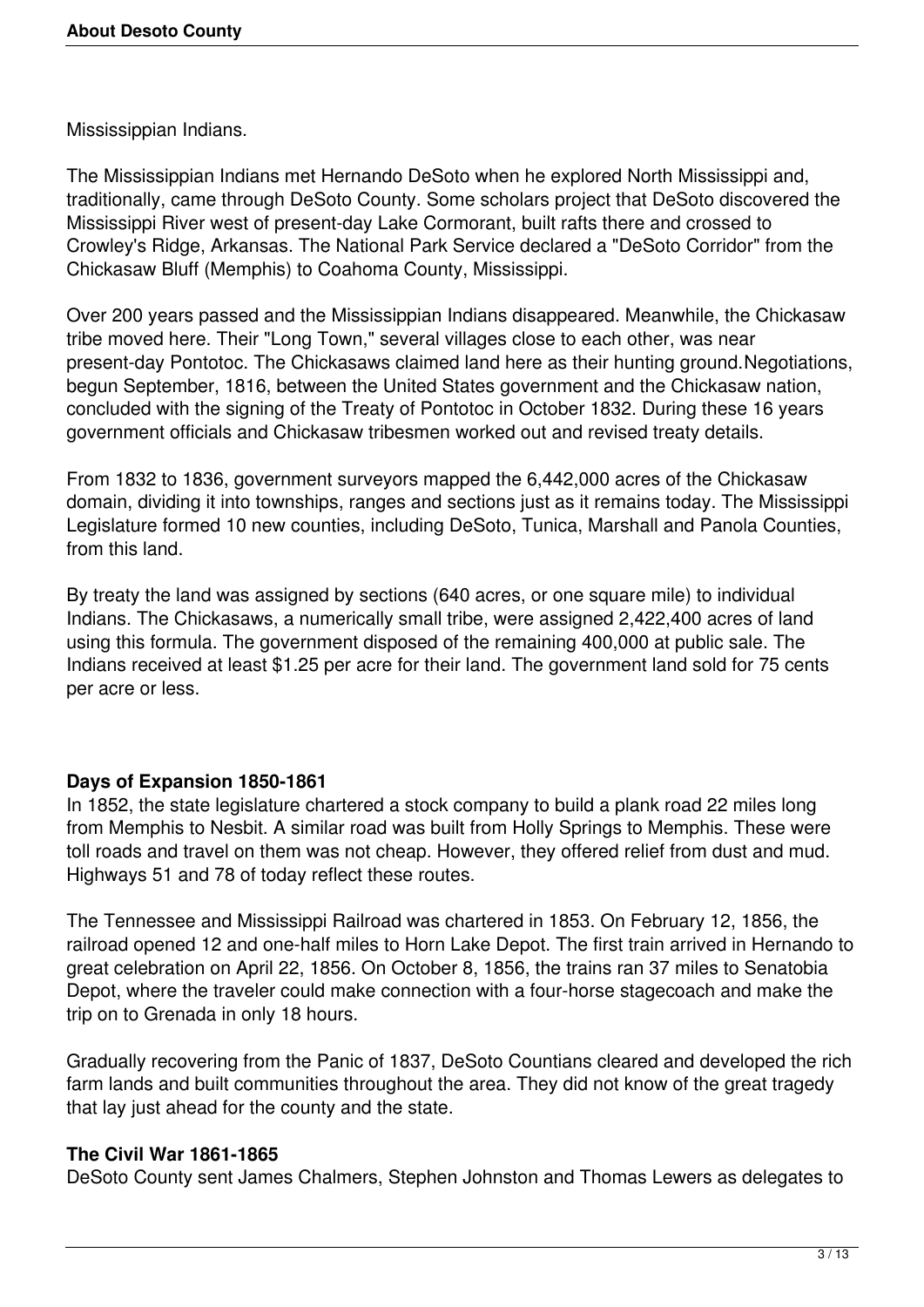a convention in Jackson, Mississippi, that on January 9, 1861, adopted an Ordinance of Secession, the second state, after South Carolina, to secede from the Union. Jefferson Davis of Mississippi was elected president of the Confederacy.

Civil War hostilities started on April 12, 1861, when Southern artillery shelled Fort Sumter in the Charleston, South Carolina, harbor. DeSoto County men and boys flocked to join one of the many companies being formed, often thinking only of the adventure and glory of the battlefield.

Three DeSoto Countians served in the Confederate Army with the rank of general: I. Patton Anderson, James Chalmers and Nathan Bedford Forrest.

Early in 1863, Memphis fell to the Union and was occupied by the Federals. DeSoto County, between the lines of Confederate and Union Troops, suffered raids on all hands and received no protection. In June 1863, the Federals, under the command of Colonel George Bryant, destroyed the courthouse and main business houses of Hernando. These troops sacked and burned buildings for five days. In 1864, Hatch 's command visited Hernando and burned a hotel and other buildings.

There is no exact list of local soldiers in Confederate service or of deaths and injuries suffered by them. The Board of Police spent much time during the war years extending aid to the families of soldiers to prevent starvation on the home front.

The Civil War took more American lives than any other war in our history. Its four years of struggle left a nationwide history of grief and bitterness that has been hard to overcome. On April 9, 1865, General Robert E. Lee surrendered the Army of Northern Virginia to General U. S. Grant. Other southern armies soon followed. Many DeSoto County families tell of their returning soldiers trudging miles on foot to reach home. They also remember those family members who died in the struggle.

## **Reconstruction Days 1866-1875**

The industrial North became rich during the war years by manufacturing war goods, but the South, which had been ruined by fire and the sword, had a bitter story. The end of the war found DeSoto County bankrupt, its fields desolate of crops and its economic life destroyed. On December 12, 1867, a county meeting was called to discuss the prevention of famine during the months ahead.

An influx of new citizens arrived in DeSoto County from the north and from foreign countries by 1870. At the same time, members of many county families moved west to Arkansas, Texas and California.

Politically, following the surrender, DeSoto County, like all of Mississippi, was under military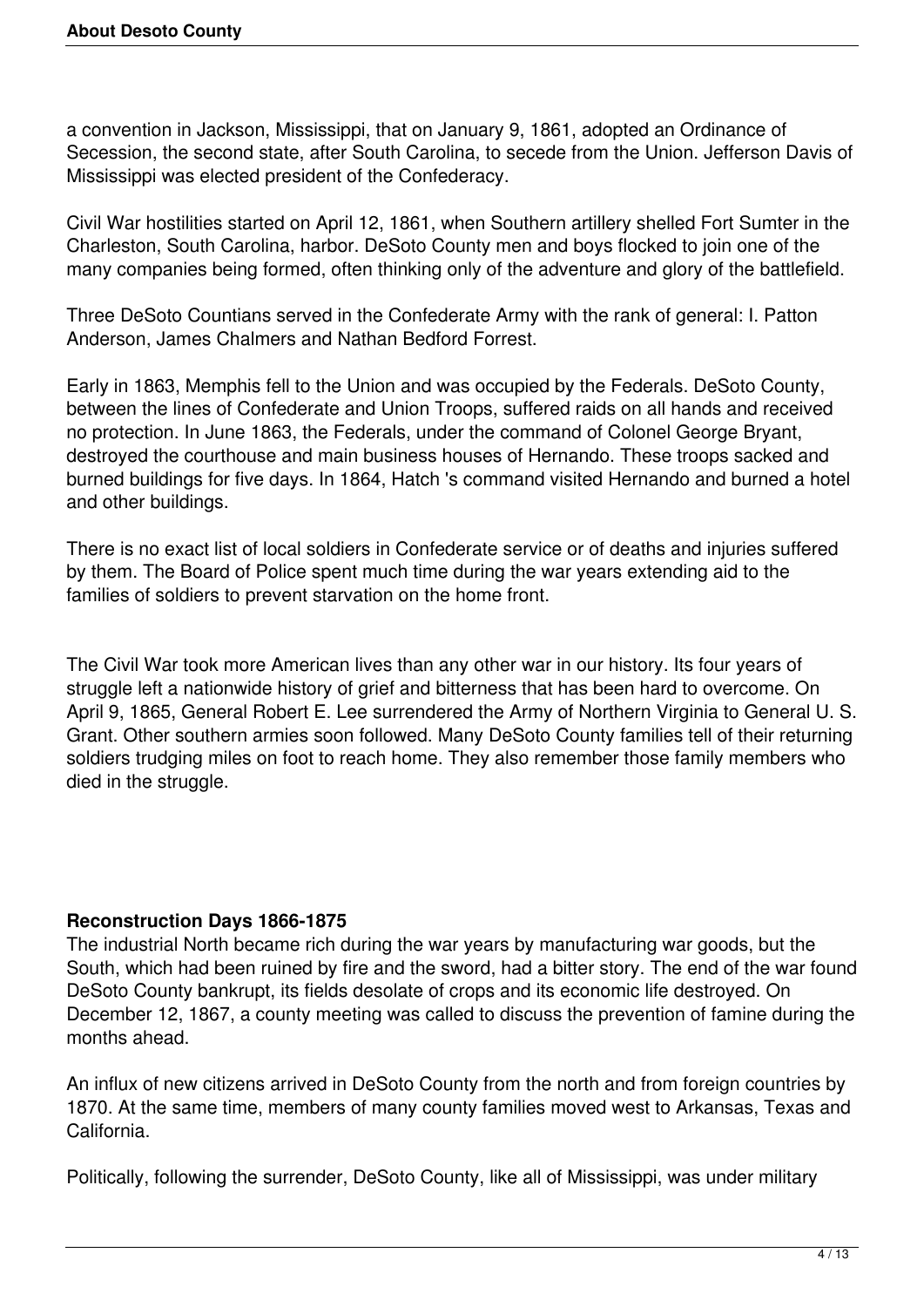rule. Officials of the county were appointed by Adelbert Ames, the military governor. With the out- standing leadership of local citizens DeSoto County was able to avoid the bloody riots and the extravagant administrations other area experienced.

"Carpetbaggers" (newcomers arriving from the North with their possessions in satchels of carpet material) and "Scalawags" (local citizens who expediently cooperated with them) were appointed as county officials. DeSoto County was fortunate that many of these appointees were good citizens who attended faithfully to the welfare of the county.

At this time, the Board of Police was abolished and the Board of Supervisors established. After Tate County was formed the Beat or Supervisor District lines were redrawn in DeSoto County.

On February 25, 1870, Mississippi was readmitted to the Union. In 1876, Adelbert Ames was replaced as governor by Democratic Governor John M. Stone. The struggles of Reconstruction continued. Hotly contested elections followed in the next few years, but at least they were elections.

The Constitution of 1869 established the Mississippi Public School System. Most Mississippians opposed public schools because times were so hard and there was little money to pay school taxes. DeSoto County established its first free public schools in 1871.

Newspapers were practically nonexistent during the war. In May 1866, W. S. Slade published *T he People's Press*

, the first DeSoto County paper after the hostilities ended. In the fall of 1868 he wrote in *The People's Press*

, "Notwithstanding the burning by Yankee soldiers and their stealings combined-notwithstanding the many failures of heretofore rich farmers who have been declared bankrupts- we can boast of more stores and a larger stock of goods than ever."

Two trains a day ran in and out of Memphis. County roads, in bad repair, trailed through the area. Major bridges had been destroyed during the war and smaller ones had fallen in making travel in the county hazardous.

DeSoto County still had a burned out shell for a courthouse. Court was held in any space available and witnesses had to wait outside in all weather for their turns in court. Concern about the lack of a courthouse led to bids from other communities to build a courthouse in that community if it could become the county seat.

The agitation was strongest from that part of the county that lay south of the Coldwater River. Petitions to probate court asked that the county be divided. In 1873, the state legislature divided the county and formed Tate County south of the Coldwater River. In 1870 the county's population stood just over 32,000 people. The division of the county caused the loss of about 10,000 as reflected on the 1880 census.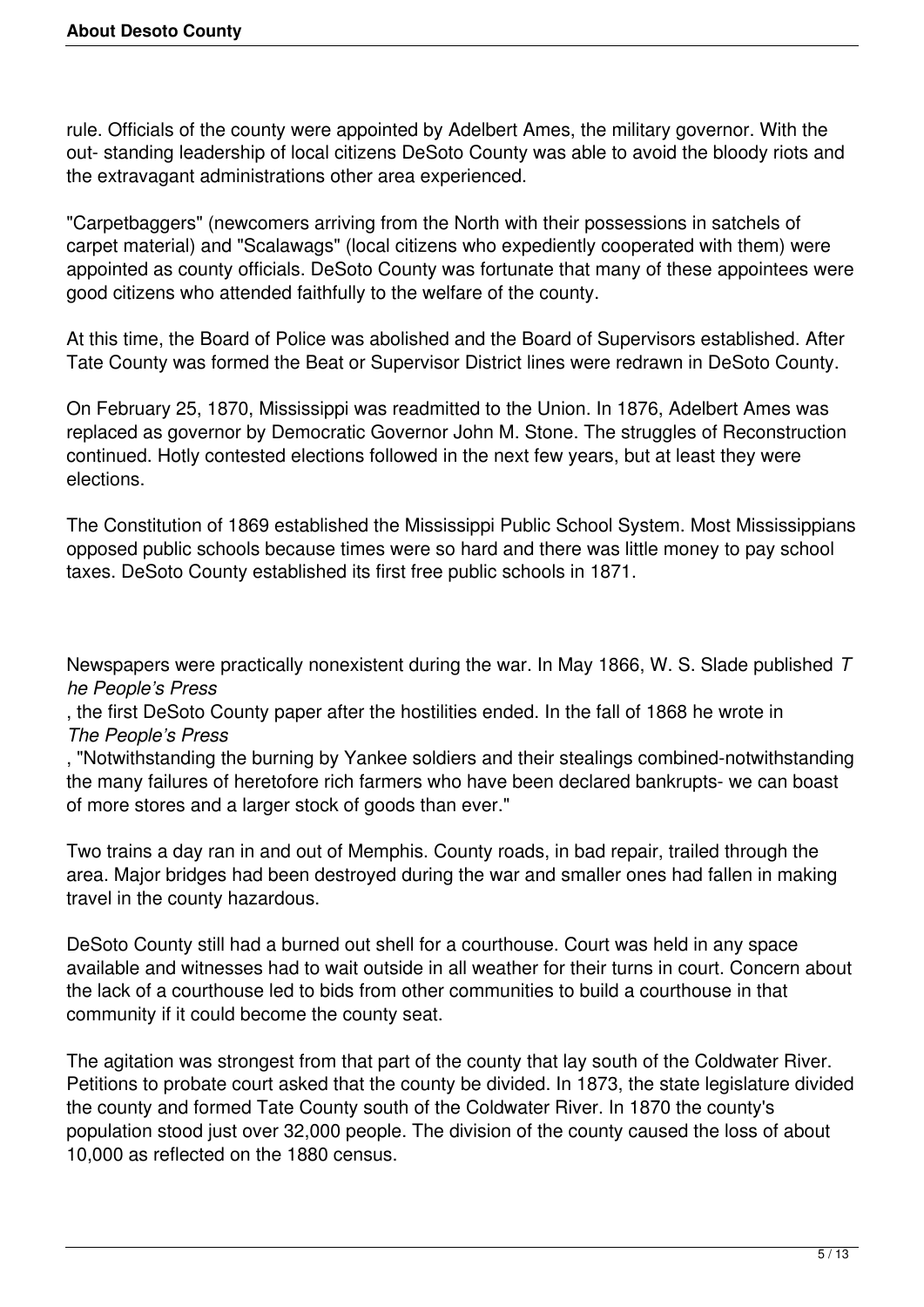"Four Ways" was an inn and stage coach stop at Pleasant Hill Road and Old Highway 51 at Nesbit, Mississippi. In 1845 Dr. A.D. McNeese bought the property and built a log cabin on the hill above a spring. Sometime around 1861, he built the three story inn just East of the cabin. In 1862 he sold it to Dr. Nathaniel Winningham. Nails for building the inn were hand forged. They were square with blunt ends. Concrete for the foundation of the cabin and inn, as well as fence posts, feed and water troughs was hand made by the laborers.

The mahogany stair case came from France in sections. It was shipped to New Orleans, then sent up the Mississippi on river boats, and on to Nesbit in wagons. It was put together with pegs. Marshall County Courthouse in Holly Springs has a double staircase of the same materials and design.

During the Civil War years, the inn was used as a military conference site by Jefferson Davis. As president of the Confederacy he met there with General Nathan Bedford Forrest and other officers.

Lex and Fronie Wooten bought "Four Ways" in 1946 and sold it in the early 1960s. The house was torn down in 1969.

On June 1, 1871, contractors Seebring and Lee had 22 workers on the square removing the ruins of the old courthouse with rebuilding to start immediately. DeSoto County had solved its most pressing problem with the courthouse completion in 1872.

The introduction of barbed wire to fence in livestock and the passing of state laws to make it illegal to allow livestock to run at large stirred the county. For many weeks farmers hotly debated the issue in "Letters to the Editor" in the county newspaper. The wire was expensive and many feared it would injure their stock.

## **Moving On 1876-1900**

D.C. Campbell died on September 5, 1878, in Hernando of yellow fever. This dread illness, which had no known cause, nor cure, and few treatments, was a scourge in DeSoto County. The Hernando epidemic in six weeks killed almost half its inhabitants. There were also cases all over the county. The epidemic did not abate until frost came to the area on October 29. The people knew that cold weather would stop the illness, but did not know that destroying mosquitoes was the key.

At the turn of the century people still depended on horseback, wagon, buggy, or foot for personal transportation. Candles or the new, bright kerosene lamps provided light. Fireplaces or stoves vented into flues provided heat from burning wood or sometimes, coal. Brick lined cisterns caught rainwater during rainy spells. Elaborate gutter systems around the roofs of buildings caught rainwater in the cisterns or rain barrels. Main roads were gravel surfaced, but side roads were dirt-dust in dry weather, mud when it rained.

In 1886, the Illinois Central Railroad bought out the Mississippi and Tennessee Railroad. In the town of Hernando a few lawyers and merchants installed telephones. The Cumberland Telephone and Telegraph Company had its exchange at the corner of Holly Springs and Temple Streets. Across the street the post office sold the new prepaid two cent stamps, but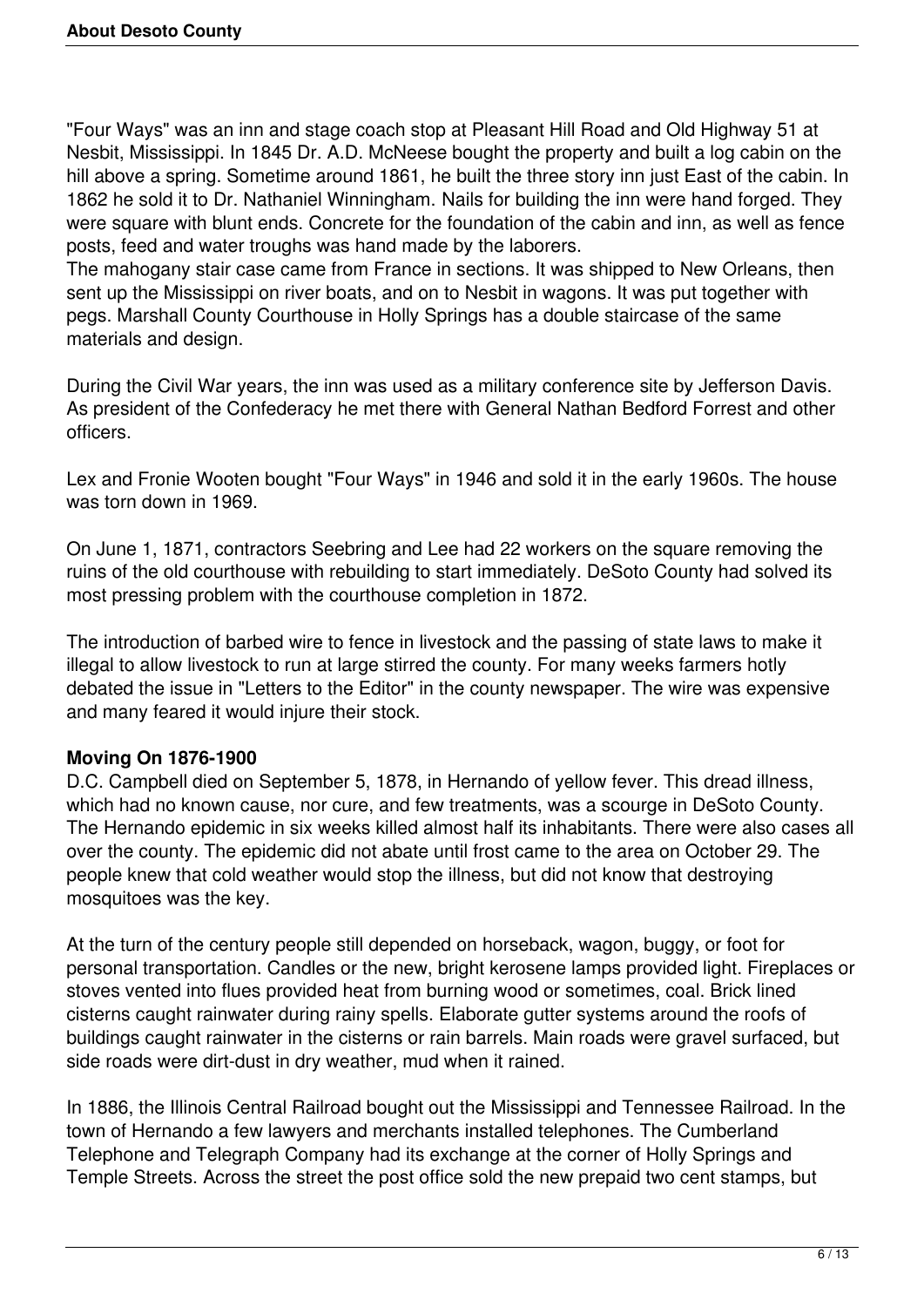many people still sent mail without postage and the person receiving the letter had to pay the bill.

The economy of the county rested on agriculture with cotton as the important crop. Farmers kept livestock for their own use and many town dwellers had vegetable gardens and kept chickens, a hog and a milk cow in the backyard. Hunting, fishing, organized picnics and traveling circuses furnished entertainment for everyone.

The social life in each community centered around the activities of its local school and church. There were over 80 small public schools in the county. A notice in the county newspaper stated that a school would be established where there were 25 children of school age. A trip to the county seat was event enough to get your name mentioned in the "Locals" column in the local press.

## **A New Century – 1901**

In 1902 a steel fence was erected around the courthouse at the cost of \$1,500. The county newspaper changed its name from *The Hernando Press* to *The Times Promoter*. Subscriptions were one dollar per year.

The Yazoo and Mississippi Valley Railroad built a line through the western side of the county. Railroads offered "Excursion Tickets" at low prices to special events. For the Confederate soldiers annual convention in New Orleans the rate was one cent a mile each way.

A free booklet entitled *How To Put Up Your Own Telephone Line* was offered to those who wanted telephone service. Cotton sold for 10 cents a pound that fall. In 1909 the supervisors had three public wells dug around the court house square. A gasoline powered pump was installed to furnish running water for the courthouse. The supervisors also proposed issuing \$150,000.00 in bonds to gravel main roads over the county. This brought a flood of letters to the editor both for and against the bonds. A petition to require an election failed and the bonds were issued.

A citizen's request for an outside auditor to audit the county expenditures was denied because the board felt that if mistakes had been made they were unintentional. Public pressure made the board agree to hire an auditor and then found that they could not legally pay him from county funds.

The Board of Supervisors hired the county's first Agricultural Agent, Mr. W. T. Glenn, for \$25.00 per month. In one month he reported working 26 days, traveling 471 miles, assisting 81 farmers and vaccinating 94 calves.

The DeSoto County Agricultural High School was established at Olive Branch, affording local students an opportunity to attend a boarding school. In 1912, Randle University School, a private school founded in 1899 by E. H. Randle, closed and its furniture was sold to the public by E. L. Rawls, Hemando merchant.

The first automobiles appeared locally about 1913. By 1915, automobiles were so numerous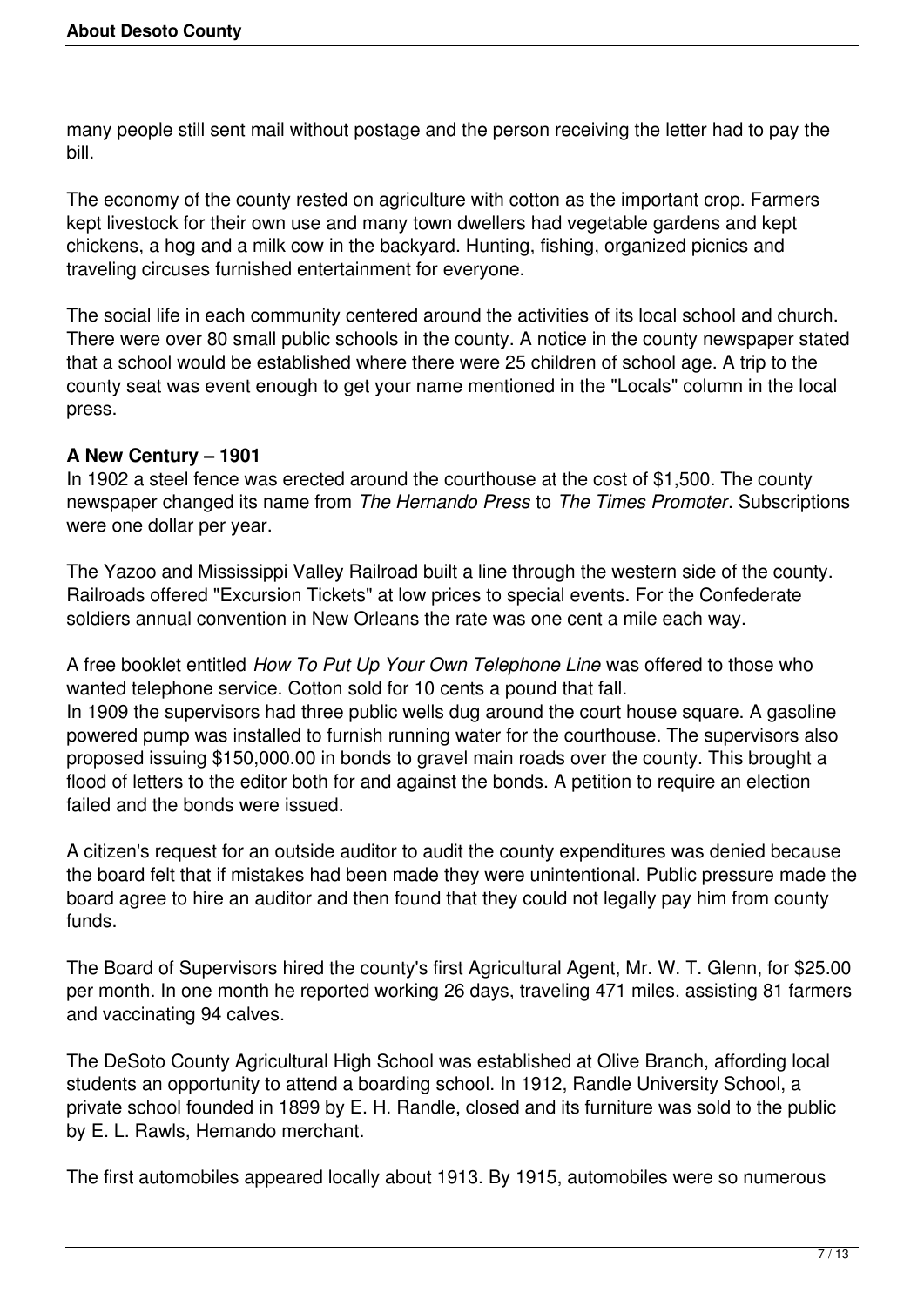that they were bothersome. They frightened horses, ran too fast, made too much noise, and stirred too much dust. Horse runaway accidents caused by frightened animals were reported. A town speed limit was 12 miles per hour. Robbers and safe blowers came into town, did their dirty work and sped away in automobiles. The blown up Hemando Post Office safe was found in Horn Lake Creek.

In 1916, a power plant in Hernando furnished the first electricity for the area. It only operated from 6 a.m. to 9 p.m.

# **World War 1 and the 1920s**

The war that had raged in Europe since 1914, commanded 1ittle local attention. President Wilson won reelection on the theme of "He will keep us out of the war." On April 6, 1917, the United States entered the war. The DeSoto County Military Registration Board consisting of W. L. Harrison, Sheriff; W. F. Wood, Circuit Court Clerk; Dr. T. M. Jones, County Health Officer; and S. N. Savage, Tax Assessor, set up the registration of every male from 21 to 30 years of age. Numbers were assigned and drawn for young men to go for military examination. In DeSoto County 2,096 men registered. Though unprepared to

wage a war the people attacked the problem with energy. Everyone from the smallest child up was called on to increase production of food, to make vegetable gardens in flower beds, and to can, dry, and preserve the produce. "Meatless Days" and "Wheatless Days" called on the population to conserve meat and wheat for the boys "Over There." Liberty Bond drives raised extra funds for the war effort.

The St. Mihiel battle of September 1918, was the first distinctly American offensive of the war. DeSoto County young men participated. At least three DeSoto trained nurses: Miss Annie E. Logan, Miss Frances Dement Lester and Mrs. Edna R. Campbell, served overseas in military hospitals.

In 1917, a group of Memphians agitated for a graveled state highway from Memphis via Hernando to Winona. Years later these plans came to fruition as the Jefferson Davis Memorial Highway. Today we call it Highway 51.

Under the leadership of county Agricultural Agent Thompson in 1919, farmers in the Olive Branch area shipped two cooperative box car loads of cattle to market in St. Louis. The stock yards there paid higher prices.

In 1915, 828 citizens of the county owned automobiles. There were 4,415 mules and horses that year. The weight limit for log wagons was 12,000 pounds.

Slot machines were ruled gambling devices and prohibited in the county. Whiskey stills, bootlegging, theft of livestock, poultry and cotton, and theft of evergreen trees and shrubs in the country at christmas kept Sheriff G. T. Thomas and his deputies busy. Deputies were not on salary, but were paid from fines collected from the miscreants.

Home Light and Power Company bought the local electric company and promised to keep the electricity on for 24 hours a day. The post office installed individual mail boxes. In Tunica County 2,300 acres of cut-over land was offered for sale at \$4.00 per acre.

In 1926, the first school buses carried some children to school. Most still had to walk. Farmers organized the DeSoto County Farm Bureau in 1927. Mrs. B. J. Tonner was elected in 1928, as DeSoto County's first female state representative.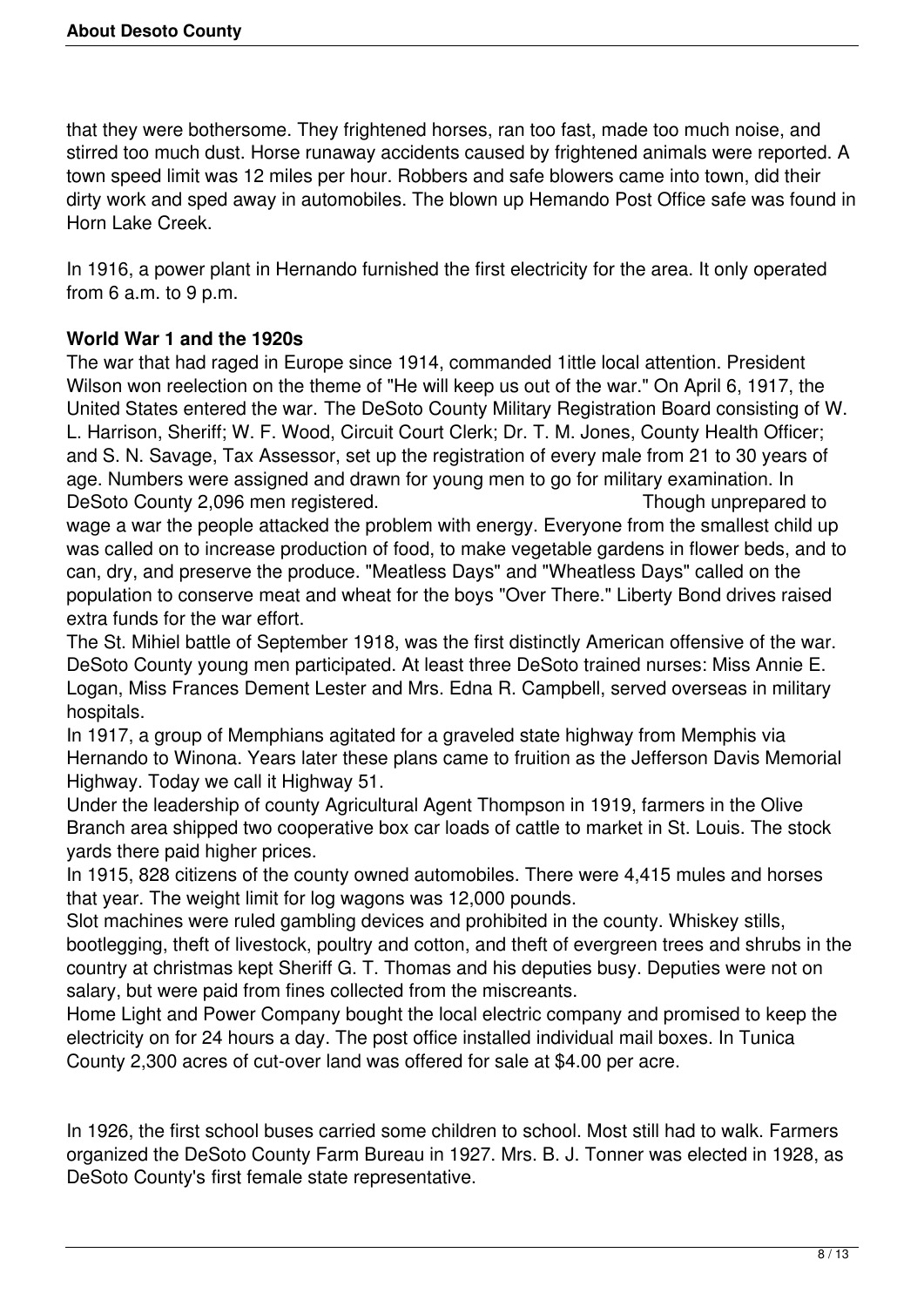#### **Depression Days**

On October 29, 1929, the New York Stock Market crashed, sending the whole country into a deep depression that bottomed out in July 1932. Little money in circulation, farm foreclosure notices and delinquent taxes were the order of the day in DeSoto County as in all other rural areas. However, the country people had the advantage of knowing how to produce food. With the inauguration of Franklin Roosevelt as the new president of the United States in 1933, the country began to slowly work its way out of the Depression. Numerous public works programs afforded employment at the local level. The Fair Labor Standards Act in 1938, set a minimum wage of 25 cents an hour for a 45 hour work week. Beginning in 1935, controversial social security laws to give pensions to the aged, and aid the unemployed and the infirm were enacted.

A Works Progress Administration (WPA) project of 1935, established a DeSoto County Public Library. When the Federal money for this project stopped the county continued a small yearly appropriation to keep the library alive. When the new courthouse was built in 1940, a room was designated for the library which consisted of the leftover books from WPA days.

In 1940 a fire that lasted all night destroyed the beloved "French Castle Courthouse." Just as the county was beginning to recover from the deep financial depression many citizens could not see having to rebuild. The first proposal for a bond issue failed. The plans went back to the drawing board for a little trimming and the next bond issue passed. This building, the central part of the present courthouse, was so handsome that all the county was proud of its beautiful building.

The building of the Arkabutla Dam, begun in 1939, afforded many local men jobs in this momentous project. The dam, completed in 1943, when the country was in the midst of World War II, was not dedicated until the occasion of its 50th anniversary in 1993.

## **World War II**

The war raging in Europe and the aggression of Japan in China gave DeSoto County thinking citizens cause for concern. However, people reacted in stunned disbelief when the Japanese bombed Pearl Harbor at 6:30 a.m. on December 7, 1941. With much of the United States Naval power damaged or destroyed local citizens responded full force to the war effort. The Selective Service Board registered and called young men to service. At home rationing boards regulated the purchase of everything from sugar and shoes to gasoline and automobile tires. Everyone participated in firearms registration, salvage drives, war bond rallies and victory gardens.

The scrap-iron drive claimed the 1902 iron picket fence around the courthouse, and a 35 mile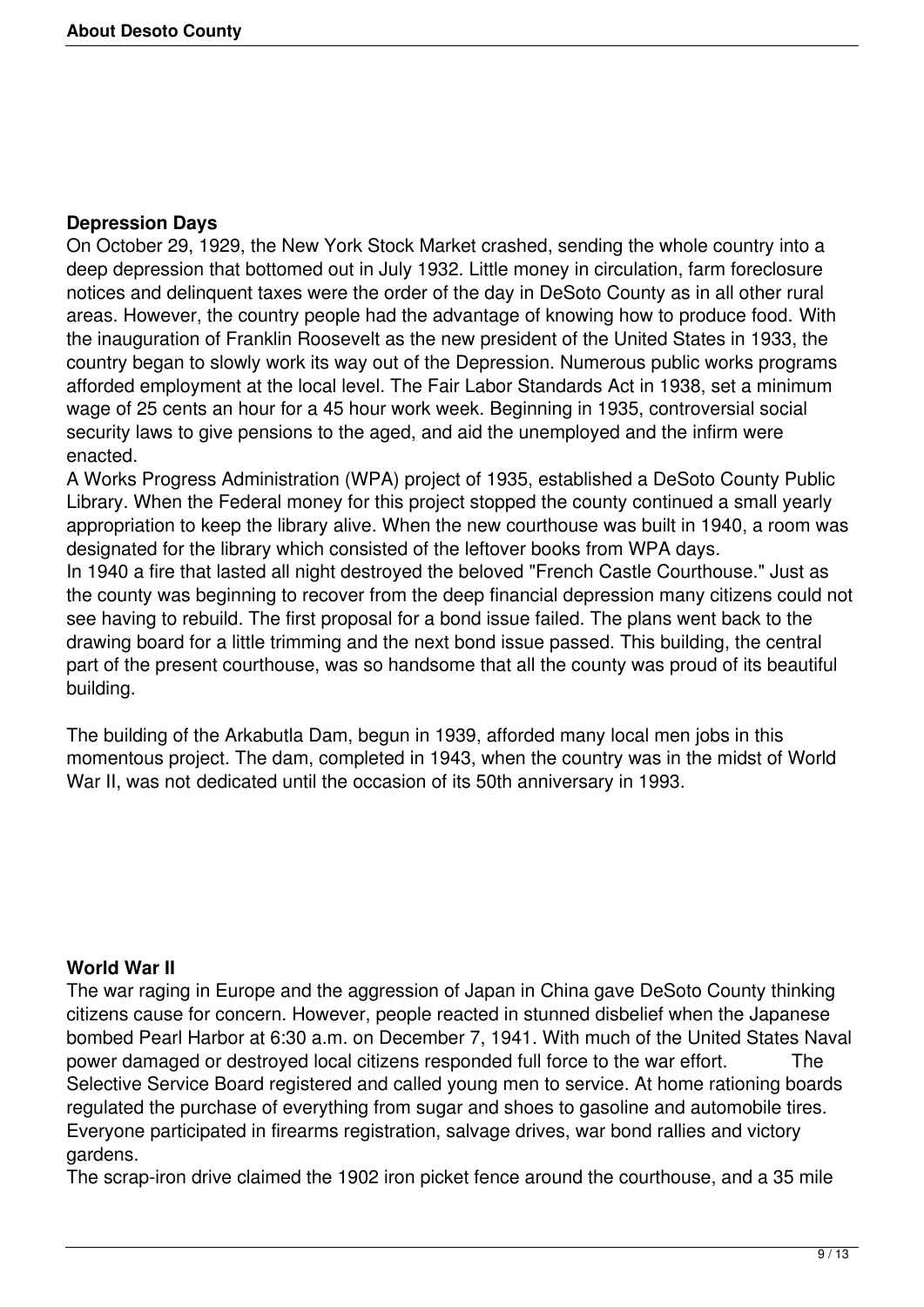an hour speed limit for all road was enforced to conserve gasoline. On the farm even dead animals were salvaged for the war effort. Their fat was made into explosives.

President Roosevelt made his weekly "Fireside Chats" to DeSoto County families gathered around their radios to hear his latest news about the war effort. The struggle was long and bitter with many DeSoto Countians being injured or killed in the process.

Governor Paul B. Johnson Sr. announced that at the fall school session, 1942-1943, state owned textbooks would be issued for every elementary or high school child in the state. The determined effort of all the citizens brought victory in the European war on May 7, 1945, and in Japan on September 2, 1945. This ended the largest war the world had ever known in terms of worldwide casualties and money.

Gradually things returned to normal on the home front. Rationing ended a little by little. Returning service men and women had new ideas for county progress. They needed civilian jobs and homes for their families. Housing starts multiplied.

## **Into the Modern Age**

In 1948 the first television station began broadcasting from Memphis and some DeSoto Countians, equipped with tiny screen, black and white sets and good antennas, entertained friends with television parties. Gradually the price of television sets came down, the number of stations went up and the citizenry was well and truly "hooked on the tube."

Hernando rapidly became the "Marrying Capital" of the nation as couples poured into town from everywhere to say their vows. Two women from Las Vegas rented space and opened a "Marriage Chapel" with a complete ceremony for a fee. *Life Magazine* sent reporters to cover the story. This ended on June 29, 1958, after the state legislature passed a blood test and three day waiting period law. Even now, 50 years later, visitors to Hernando often say, "You know, we got married here!"

DeSoto County State Senator I. W. "Jack" Hudspeth of Cockrum introduced and got passed in the state legislature in 1946, an enabling act to allow more county support of public libraries. The DeSoto County Library had about 3,000 mostly old books, \$100.00 per year to buy new books, and \$1,200.00 to pay two staff members. In 1946 Mrs. Amma Gray Horn, DeSoto County educator and philanthropist whose picture hangs in the Hernando Library, bequeathed her entire estate to the DeSoto County Library. The bequest gave impetus in 1950, to the formation of the First Regional Library of Mississippi, a system that has served as a model for other regional libraries since then.

DeSoto County men served in the Korean War, 1950-1953, but this "police action" did not have the impact of World War II on the county.In 1954 DeSoto County schools reorganized into one county-wide school system with an elected County School Board. Second in size only to the Jackson, Mississippi, City School System, this progressive action put the county educational system in the forefront of Mississippi schools.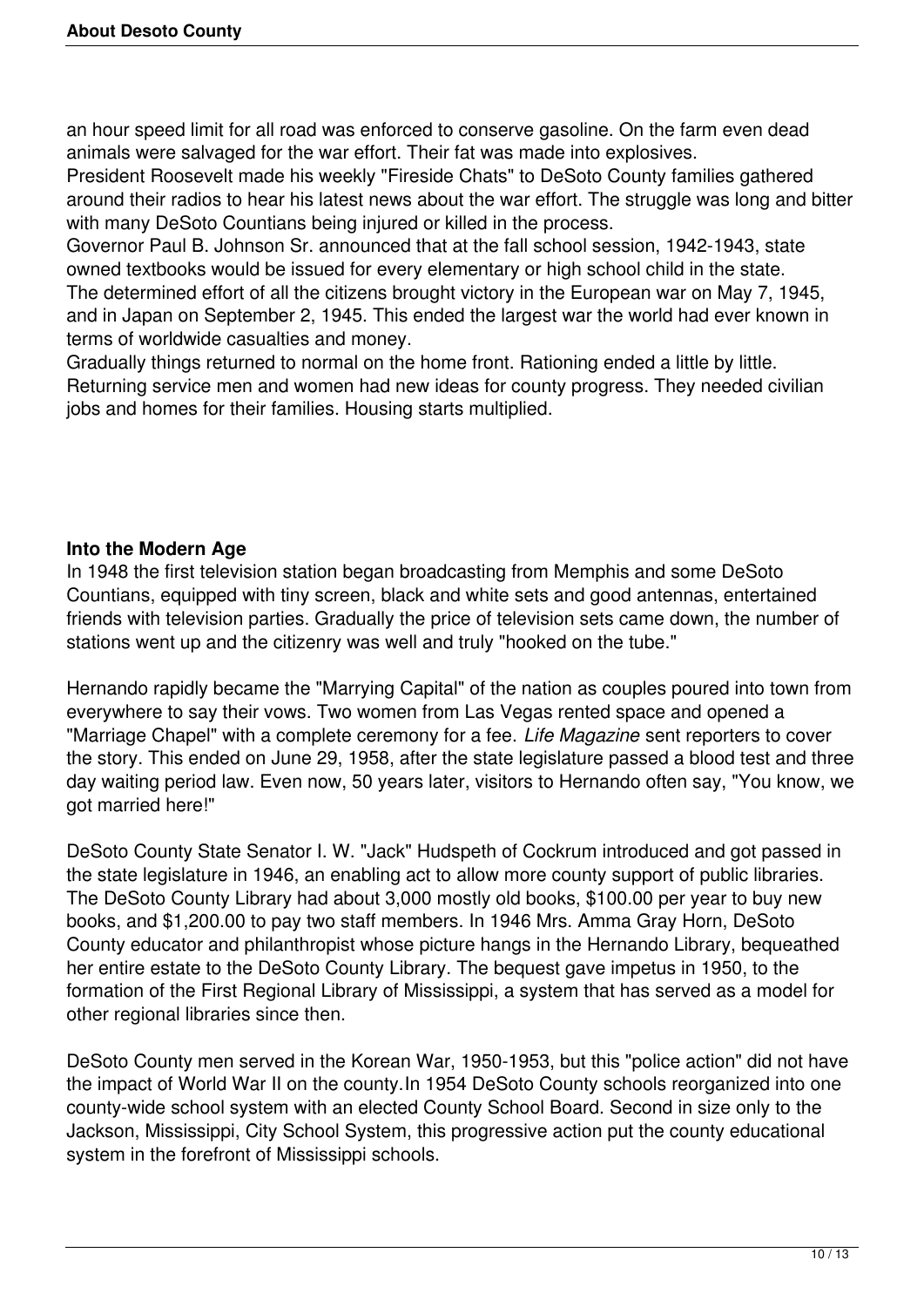Fred Goldsmith of Memphis, purchaser of the historic Gayoso Hotel in Memphis, gave DeSoto County a group of murals depicting the travels of Hernando DeSoto in 1520. A public subscription of \$1,500.00 hired Mr. S. H. Chism to hang and restore the murals. They remain today a point of interest in the courthouse.

Hundreds of farmers started dairy farms making DeSoto County a leading dairy county of Mississippi. Local farmers helped organize the Mid-South Milk Association, a marketing cooperative for their product. In June 1960, over 600 people attended the June Dairy Month Celebration when Miss Kay Gartrell was crowned DeSoto County Dairy Queen.

Many farmers, realizing the importance of diversified farming, also added fine beef cattle to their farm plans. In addition to the traditional cotton crop, they planted more soybeans and wheat.

The First Regional Library Headquarters Building in Hernando, made possible by a DeSoto County bond issue, was dedicated August 4, 1968.

In 1970 DeSoto County schools accomplished an orderly and effective integration of the public schools. By 1970 soybean acreage had overtaken cotton as the number one crop. Dairy herds gradually decreased as more and more pasture land was turned into subdivisions.

Governor Ross Barnett cut the ribbon to initiate the selling of homes in the Southaven Community in 1958. Before 1960 over 1,000 people called it home. The city was incorporated March 25, 1980.

Dover Elevator Company at Horn Lake opened in 1963. Holiday Inn bought 3,000 acres at Olive Branch in 1969 to open its Holiday Inn University, hotel, golf course complex. From that beginning has come the vast growth in that part of the county of industries of every kind.

In 1964 Interstate Highway 55 opened through Hernando and soon extended to Jackson, Mississippi, and beyond. The interstate highway system effectively linked DeSoto Countians with the rest of the country.

In the Gulf of Tonkin on July 30, 1964, North Vietnamese PT boats fired on American destroyers cruising there, starting United States involvement in the Vietnamese War. President Johnson was given authority by the United States Congress to "prevent further aggression." Again a war was never declared, but the action lasted until November 1, 1968. Local citizens served in the effort.

New one-family homes numbered over 1,000 per year in the early 1970s, a population growth that gets greater each year.

The untimely death of Elvis Aaron Presley shocked the county. He had spent time riding horses at his ranch on Goodman Road and made friends as he toured over the county on his motorcycle. Friends remembered the pony he gave their little girl, the day he stopped at their farm to buy some ducks from their yard, or shopping at the sporting goods store when he came in to make a purchase.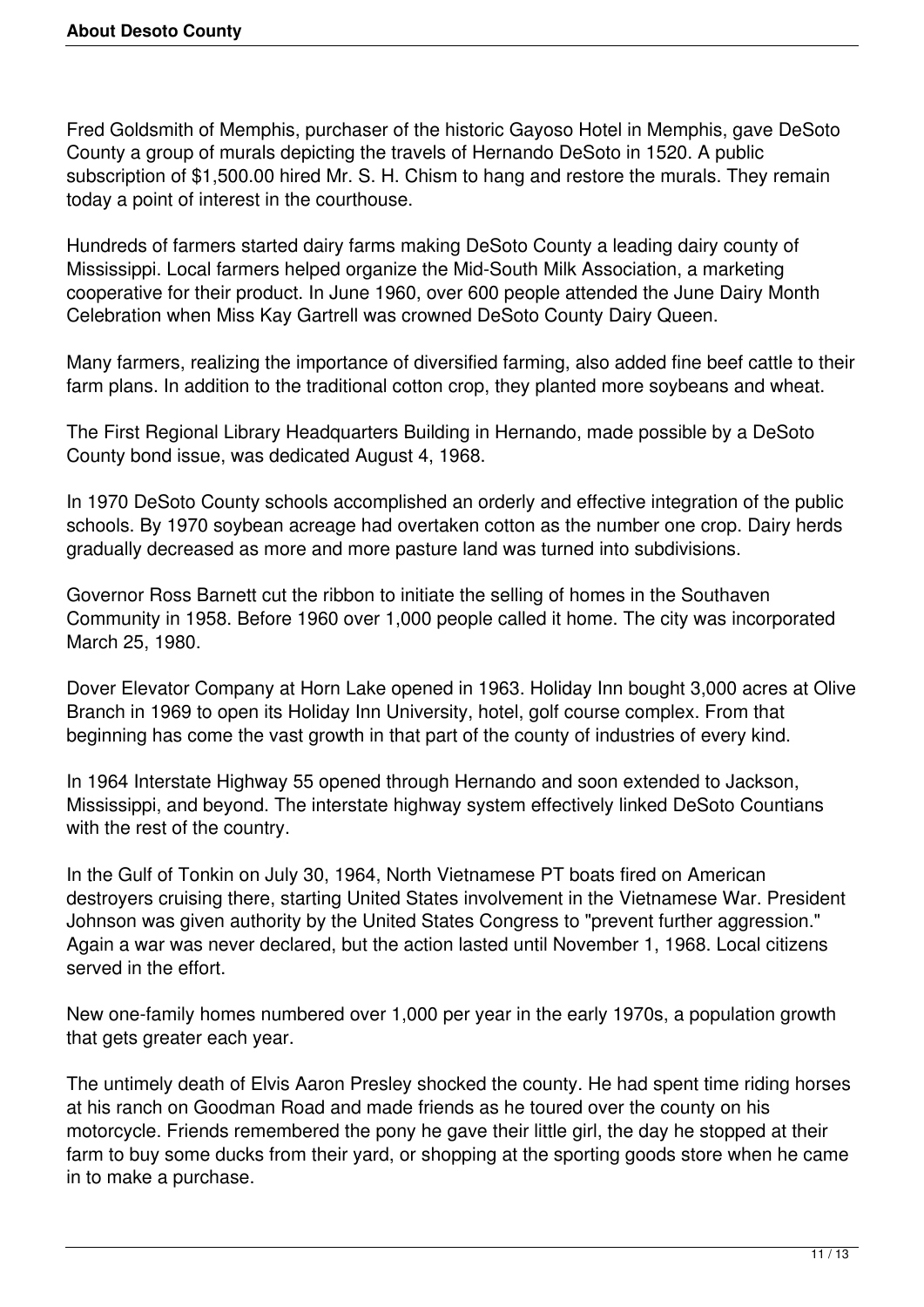The first cellular phone call in 1983, foreshadowed a time when the cellular phone accompanied almost everyone as they drove, worked or shopped.

In August 1988, the people of the county realized a dream when Baptist DeSoto Hospital invited everyone to an open house and began receiving patients.

In 1988, 71 percent of the participating voters of deSoto County approved a sweeping change in conducting of county business when they voted in the County Unit System to replace the old Beat System.

DeSoto Countians' friend, lawyer, and State Representative John Grisham published his first novel, *A Time To Kill*, in 1989. He signed books at local libraries and sold a few thousand copies. His second effort, *The Firm*, hit the best seller list and made those early copies of *A Time To Kill* much sought after.

The Federal census of 1990 reported the county population at 67,910. In 1992 the estimate was 74,020, making DeSoto County the fastest growing county in the state of Mississippi and ranking it sixth in population.

The Federal government approved building an interchange on Interstate 55 at Church Road. This culminated years of planning and applying for the project January 1995, marked the expected completion date. It took a little longer.

On January 1,1994, the County Board of Supervisors signed a six year, county-wide, curb side garbage pickup contract with a fee of \$5.00 per month per household.

The Mississippi State Auditor, in 1994, praised DeSoto County as the only county in the state to fully comply with the County Unit System under a County Administrator. He congratulated the team- work between the Board of Supervisors, the Administrator, the Road Manager and the road crews.

In February 1994 at the end of a mild winter, DeSoto County, and indeed all of northwestern Mississippi, was blasted with an ice storm that downed power lines and paralyzed the area for two weeks or more.

Plans to build a DeSoto County Civic Center prompted the distribution of survey forms asking for citizen opinion.

The arson fire that destroyed the historic Hernando High School building on August 18, 1994, dismayed citizens county-wide. The burned out shell was razed and a new County Department of Education Building replaced it by 1998.

By 1999 the county was making the transition from its traditional agricultural base to an urban economy. Only three dairies remained in the county. The small family farmer had all but gone. Most who stay in farming have large acreage operations. Subdivisions now grow in cotton fields